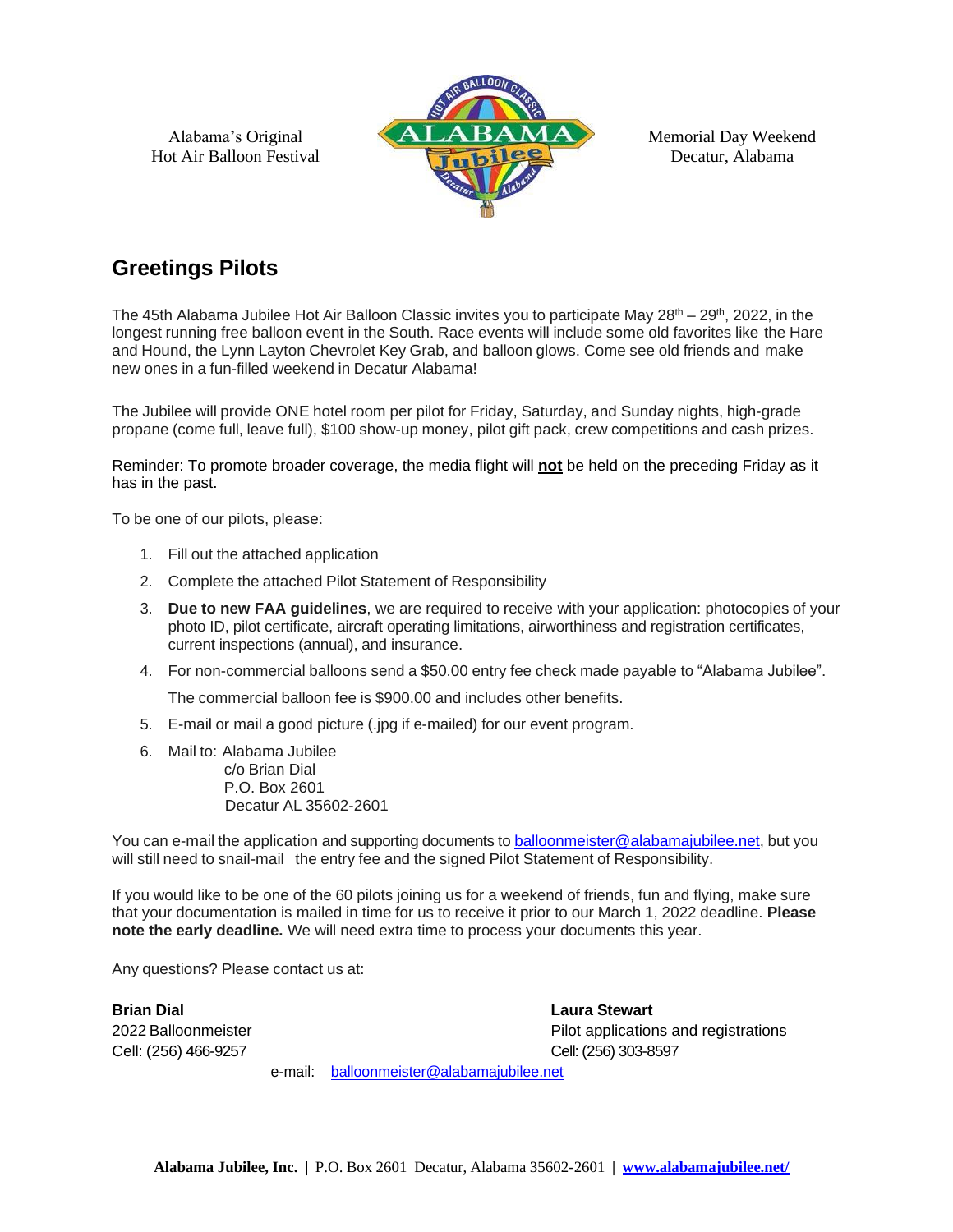

Memorial Day Weekend Decatur, Alabama

# **Alabama Jubilee Pilot Application**

| <b>Pilot Information</b>             |                                                                                                                      |               |                          |                                                                                                     |
|--------------------------------------|----------------------------------------------------------------------------------------------------------------------|---------------|--------------------------|-----------------------------------------------------------------------------------------------------|
| Name:                                |                                                                                                                      |               |                          |                                                                                                     |
| Address:                             |                                                                                                                      |               |                          |                                                                                                     |
| City:                                |                                                                                                                      |               | State:                   | $\mathsf{Zip:}$                                                                                     |
| Phone:                               | <u> 1989 - Johann Stein, marwolaethau a bhann an t-Amhain an t-Amhain an t-Amhain an t-Amhain an t-Amhain an t-A</u> |               | Mobile #:                |                                                                                                     |
| Email:                               |                                                                                                                      |               |                          |                                                                                                     |
| Pilot License #                      |                                                                                                                      |               | $\square$ Private        | □ Commercial                                                                                        |
| Total PIC Hours:                     |                                                                                                                      |               |                          |                                                                                                     |
| T-Shirt Size:                        | <u> 2000 - Andrea Andrew Maria (h. 18</u>                                                                            |               |                          |                                                                                                     |
| <b>Aircraft Information</b>          |                                                                                                                      |               |                          |                                                                                                     |
| <b>Balloon Name:</b>                 |                                                                                                                      |               |                          |                                                                                                     |
| Registered Owner:                    | Same as Pilot                                                                                                        | OR Different: |                          |                                                                                                     |
| Make:                                |                                                                                                                      | Model:        |                          | Year:                                                                                               |
| N-Number:                            |                                                                                                                      |               |                          |                                                                                                     |
| Category:                            | AX-                                                                                                                  |               |                          | $\square$ Standard<br>□ Experimental                                                                |
| <b>Total Hours:</b>                  |                                                                                                                      |               | Date of Last Inspection: |                                                                                                     |
| Description:                         |                                                                                                                      |               |                          |                                                                                                     |
| flight and to carry a basket banner. |                                                                                                                      |               |                          | The Alabama Jubilee is funded by sponsors; we ask each pilot to carry a Sponsor during at least one |
| Is this OK with you? □ YES           |                                                                                                                      | $\square$ NO  |                          |                                                                                                     |
|                                      |                                                                                                                      |               |                          | Date:_______________                                                                                |
|                                      |                                                                                                                      |               |                          |                                                                                                     |

**Alabama Jubilee, Inc. |** P.O. Box 2601 Decatur, Alabama 35602-2601 **| [www.alabamajubilee.net/](http://www.alabamajubilee.net/)**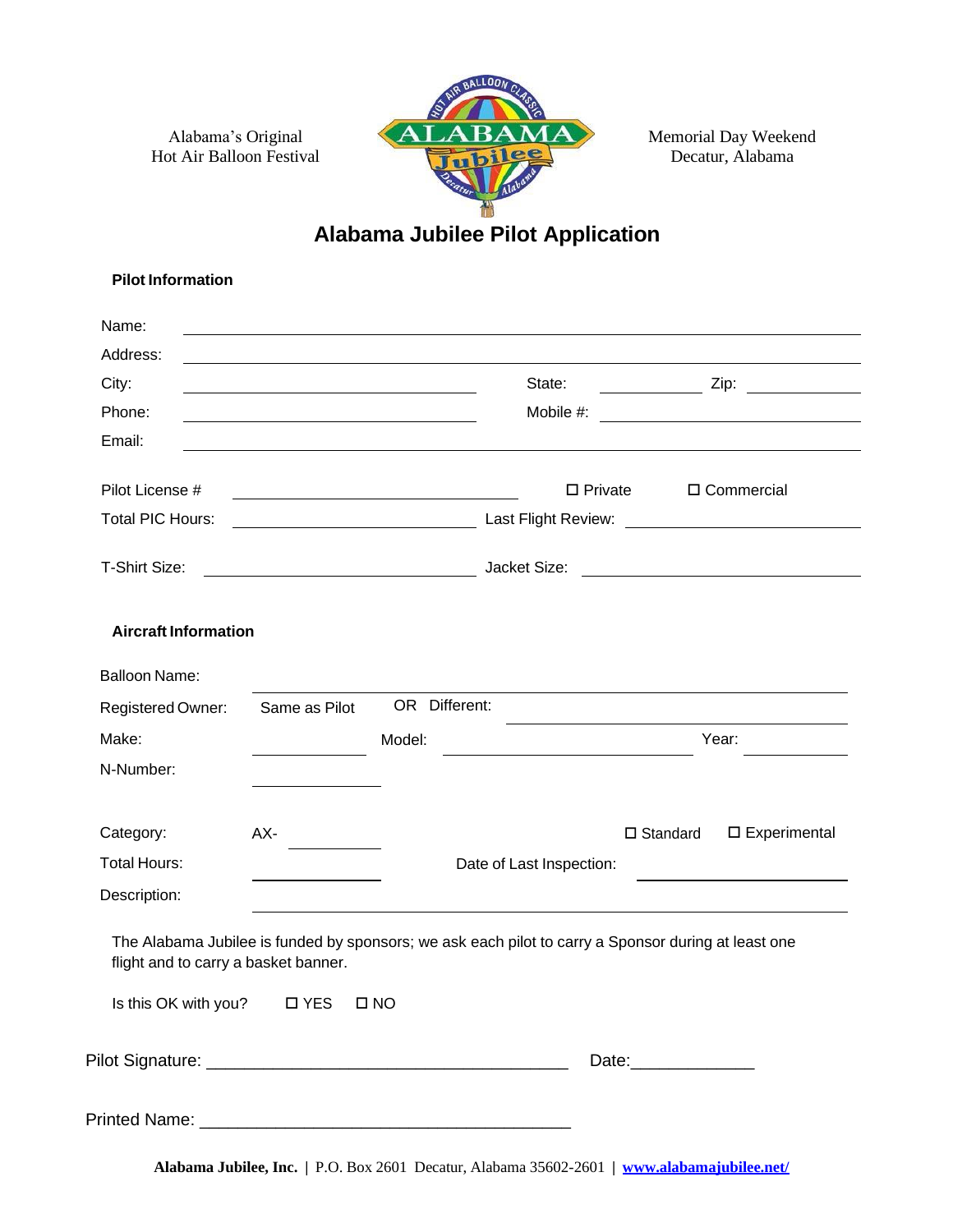

Memorial Day Weekend Decatur, Alabama

## **Pilots Statement of Responsibility**

In consideration of being allowed to participate in the Alabama Jubilee Hot Air Balloon Classic, I hereby certify that I am aware of and agree with the responsibility legally transferred to me under the Federal Aviation Regulations (FARs) as regard to my personal decision to fly my balloon, and any bodily injury or damage resultant where from is solely my liability. I further agree that none of the flights are mandatory and that I will make all flights my option and that my decision as pilot-in-command may not affect my placement in this event if I choose not to fly.

I further certify that I have, and will keep in force a balloon insurance policy with the minimum limits of \$1,000,000 combined single limit, bodily injury, property damage and a passenger limit of \$100,000 per passenger for each of the passengers in the balloon during this event.

I agree that the organizers and sponsors of this event are providing me with the facilities and means for my participation in this event and that in no way do they supersede the responsibility of the pilot-in-command as shown in the FARs. Thus, I release the aforementioned from liability for their actions in relation to the Alabama Jubilee Hot Air Balloon Classic.

I hereby declare that I am participating in said competition of my own free volition and that I accept the rules and regulations and all appurtenances thereto which have been provided by the Festival.

It is my understanding that the pilot of each balloon is in full and complete charge and control of said balloon and is responsible for all decisions to be made concerning the same and all things and persons in or connected with said balloon on the ground or in the air. Officials understand that I act or rely on all such information at my own peril and said officials assume no responsibility for the completeness or accuracy of such information.

It is my understanding that the organizers and the Federal Aviation Administration may inspect all balloons entered in the event but such inspections are only for the purpose of determining whether the aircraft complies with all rules of eligibility of said competition. The approval of the balloon by said officials does not constitute a representation or warranty of any kind or character whatsoever concerning the mechanical conditions of the aircraft or whether or not it is airworthy.

Dated this day of \_, 2022.

Pilot-in-Command Witness Signature

Pilot Certificate Number Name Printed Witness Name Printed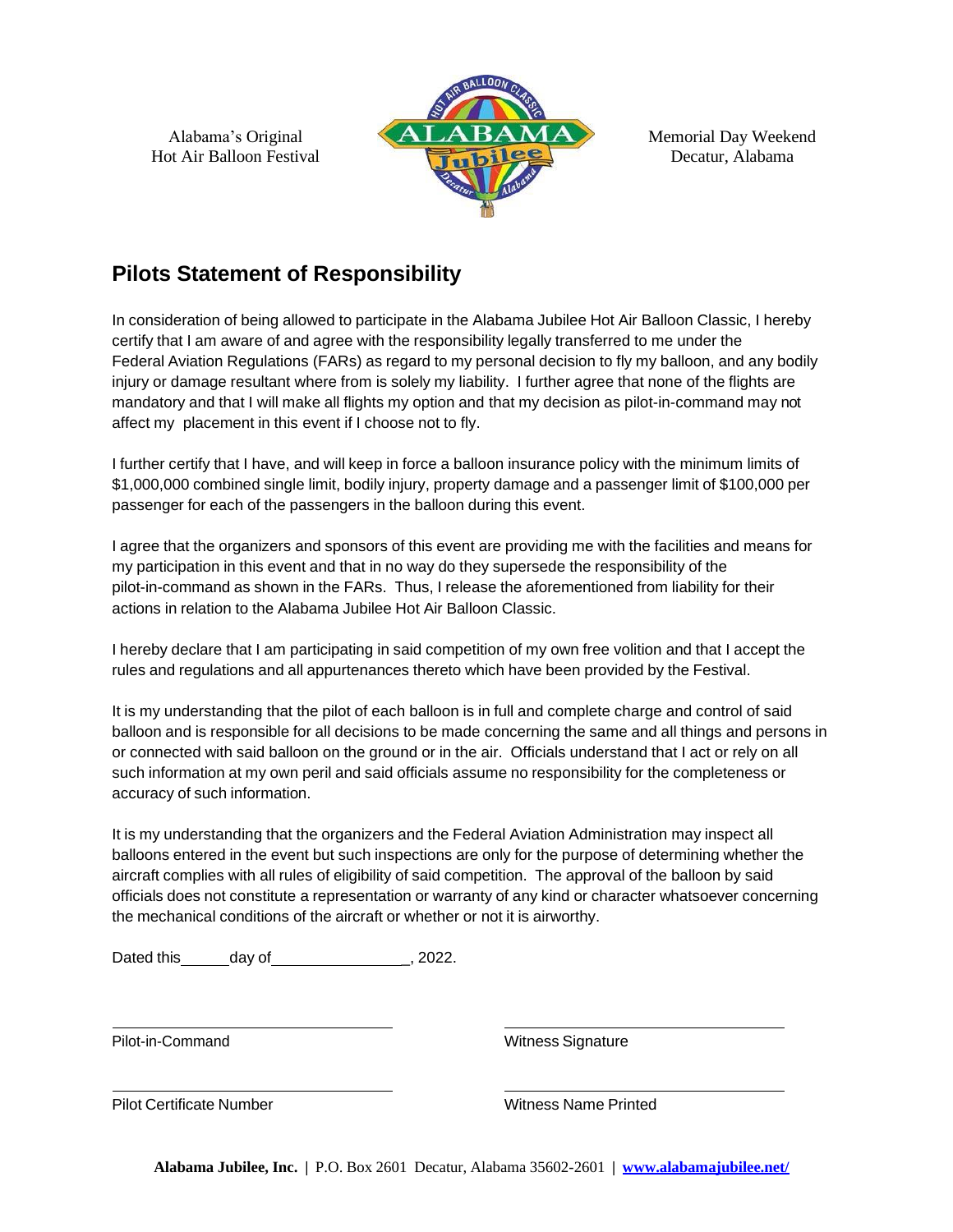

Memorial Day Weekend Decatur, Alabama

### **Crew T-Shirt Order Form**

| <b>Pilot Information</b> | <b>Official Use Only</b> |
|--------------------------|--------------------------|
| Name:                    | Pilot #:                 |
| Phone:                   |                          |
| E-Mail:                  |                          |

| <b>Crew Shirts</b> |                         |  |
|--------------------|-------------------------|--|
| <b>Size</b>        | <b>Number of Shirts</b> |  |
| Youth $-$ S        |                         |  |
| Youth $- M$        |                         |  |
| Youth $-L$         |                         |  |
|                    |                         |  |
| Adult $-$ S        |                         |  |
| $Adult - M$        |                         |  |
| $Adult - L$        |                         |  |
| $Adult - XL$       |                         |  |
| Adult - XXL        |                         |  |
|                    |                         |  |
| Other:             |                         |  |

#### **SHIRTS MUST BE ORDERED NO-LATER THAN 30 DAYS BEFORE EVENT**